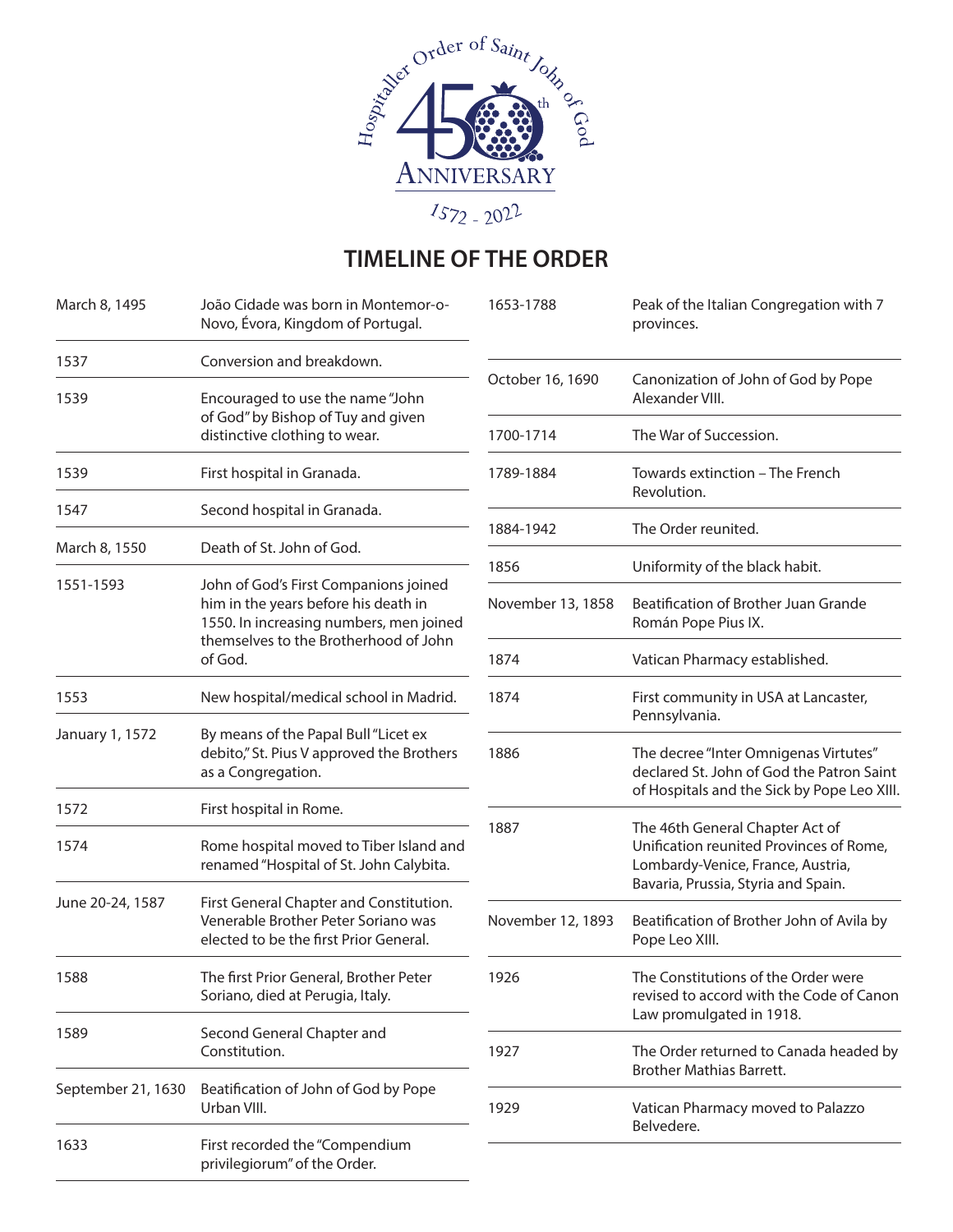| 1930              | Pope Pius XI proclaimed St. John of God<br>the Patron Saint of Nurses.                                                                                                                                                        | 1970                   | 58th General Chapter elected Brother<br>Marie-Alphonse Gauthier as Prior General.<br>Return to India.                                                                                                                                                                             |
|-------------------|-------------------------------------------------------------------------------------------------------------------------------------------------------------------------------------------------------------------------------|------------------------|-----------------------------------------------------------------------------------------------------------------------------------------------------------------------------------------------------------------------------------------------------------------------------------|
| 1940              | Pope Pius XII acceded to a request by<br>declaring St. John of God to be the<br>Patron Saint of Granada.                                                                                                                      | May 31, 1970           | Canonization of Brother John of Avila<br>by Pope Paul VI.                                                                                                                                                                                                                         |
| 1940              | Canadian Province formed.                                                                                                                                                                                                     | 1971                   | 1926 Constitutions were revised and<br>approved. First General Statues were<br>adopted.                                                                                                                                                                                           |
| 1942              | Roman Province is responsible for Tiber<br>Island Hospital.                                                                                                                                                                   |                        |                                                                                                                                                                                                                                                                                   |
| 1943-1985         | <b>Modern Missions</b>                                                                                                                                                                                                        | 1981                   | The first case of acquired<br>immunodeficiency syndrome (AIDS)<br>was reported. Infection with human<br>immunodeficiency virus (HIV) grew in<br>subsequent years to global pandemic<br>proportions.                                                                               |
| 1945              | Second World War ended with 25<br>hospitals destroyed in 9 countries and 23<br>Brothers killed.                                                                                                                               |                        |                                                                                                                                                                                                                                                                                   |
| 1947              | Beginnings in Australia.                                                                                                                                                                                                      | October 4, 1981        | Beatification of Brother Richard Pampuri                                                                                                                                                                                                                                          |
| 1951              | Beginnings in Japan.                                                                                                                                                                                                          |                        | by Pope John Paul II.                                                                                                                                                                                                                                                             |
| 1951              | Brother Mathias started his own religious<br>institute, Little Brothers of the Good<br>Shepherd in Albuquerque, NM.                                                                                                           | March 8, 1984<br>1971. | New Constitutions and General Statues<br>for the Order were promulgated to<br>replace the Constitutions and Statutes of                                                                                                                                                           |
| 1952              | Beginnings of Vietnam.                                                                                                                                                                                                        | June 23, 1985          | Beatification of Brother Benedict Menni<br>by Pope John Paul II.<br>62nd General Chapter elected Brother<br>Brian O'Donnell, the first English-<br>speaking Prior General. First General<br>Chapter attended by co-workers. General<br>Curia transferred from Tiber Island to the |
| 1953              | English Province created.                                                                                                                                                                                                     |                        |                                                                                                                                                                                                                                                                                   |
| 1955              | Beginnings in New Zealand.                                                                                                                                                                                                    | October 18, 1988       |                                                                                                                                                                                                                                                                                   |
| 1956              | Brothers from the Castilian Province went<br>to Asafo, Ghana.                                                                                                                                                                 |                        |                                                                                                                                                                                                                                                                                   |
| December 24, 1956 | Australia and New Zealand became a<br>Province.                                                                                                                                                                               | 1989                   | "Nocetta".<br>Combined the existing International<br>Commissions (Pastoral Care, Formation,<br>Laity, Missions and Centres and<br>Administration into a new body "General<br>Animation Commission".                                                                               |
| 1958              | Four Irish Province Brothers arrived in<br>South Korea.                                                                                                                                                                       |                        |                                                                                                                                                                                                                                                                                   |
| July 3, 1963      | Order's International School of<br>Spirituality and Missiology established<br>on the Via della Nocetta and blessed by<br>Father Angelo Pechan.                                                                                | November 1, 1989       | Canonization of Brother Richard Pampuri<br>by Pope John Paul II.                                                                                                                                                                                                                  |
| 1965              | The 57th General Chapter adopted Italian<br>as the official language. Also named Saint<br>Joseph as the Patron Saint of Vocations of<br>the Order.<br>Special Education Day School was<br>established is Westville Grove, NJ. | October 16, 1990       | The Order celebrated the 300th<br>Anniversary of the canonization of St.<br>John of God by Pope Alexander VII.                                                                                                                                                                    |
|                   |                                                                                                                                                                                                                               | October 25, 1992       | 71 Brothers martyred in Spain in 1936<br>were beatified in Rome by Pope John<br>Paul II.                                                                                                                                                                                          |
| 1967              | Modern times highpoint of membership.<br>The Order had operated 655 hospitals<br>since its foundation. Membership in<br>the Order was 3,548 in 24 Provinces.<br>Communist governments had closed 17<br>houses.                | 1994                   | For the first time the General Chapter of<br>the Order took place outside of Europe<br>at Santa Fe Bogota, Columbia. Brother<br>Pascual Piles was elected Prior General.                                                                                                          |